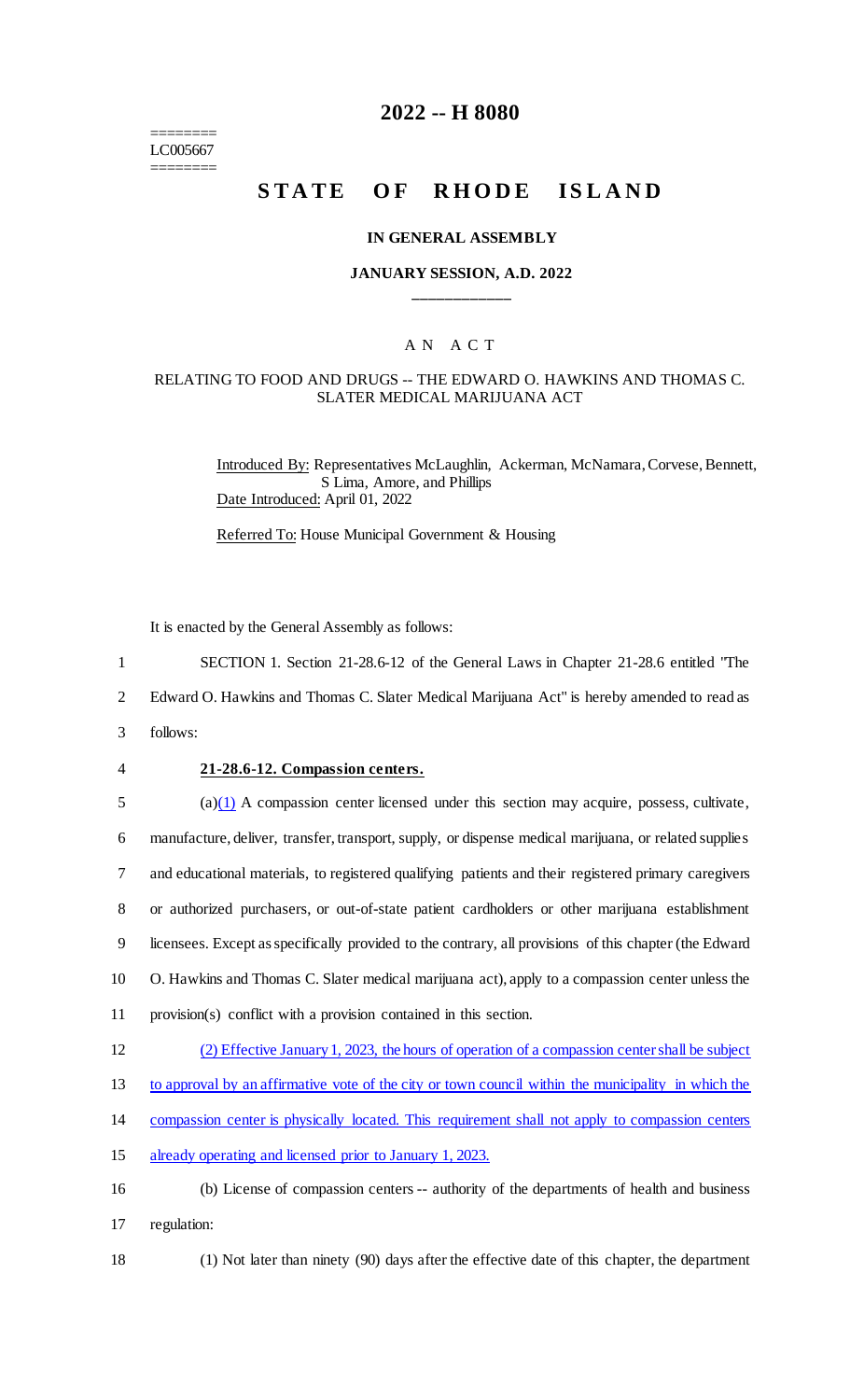of health shall promulgate regulations governing the manner in which it shall consider applications

for licenses for compassion centers, including regulations governing:

(i) The form and content of license and renewal applications;

(ii) Minimum oversight requirements for compassion centers;

(iii) Minimum record-keeping requirements for compassion centers;

(iv) Minimum security requirements for compassion centers; and

(v) Procedures for suspending, revoking, or terminating the license of compassion centers

that violate the provisions of this section or the regulations promulgated pursuant to this subsection.

 (2) Within ninety (90) days of the effective date of this chapter, the department of health shall begin accepting applications for the operation of a single compassion center.

 (3) Within one hundred fifty (150) days of the effective date of this chapter, the department of health shall provide for at least one public hearing on the granting of an application to a single compassion center.

 (4) Within one hundred ninety (190) days of the effective date of this chapter, the department of health shall grant a single license to a single compassion center, providing at least one applicant has applied who meets the requirements of this chapter.

 (5) If at any time after fifteen (15) months after the effective date of this chapter, there is no operational compassion center in Rhode Island, the department of health shall accept applications, provide for input from the public, and issue a license for a compassion center if a qualified applicant exists.

 (6) Within two (2) years of the effective date of this chapter, the department of health shall begin accepting applications to provide licenses for two (2) additional compassion centers. The department shall solicit input from the public, and issue licenses if qualified applicants exist.

 (7)(i) Any time a compassion center license is revoked, is relinquished, or expires on or before December 31, 2016, the department of health shall accept applications for a new compassion center.

 (ii) Any time a compassion center license is revoked, is relinquished, or expires on or after January 1, 2017, the department of business regulation shall accept applications for a new compassion center.

 (8)(i) If at any time after three (3) years after the effective date of this chapter and on or before December 31, 2016, fewer than three (3) compassion centers are holding valid licenses in Rhode Island, the department of health shall accept applications for a new compassion center. If at any time on or after January 1, 2017, fewer than three (3) compassion centers are holding valid licenses in Rhode Island, the department of business regulation shall accept applications for a new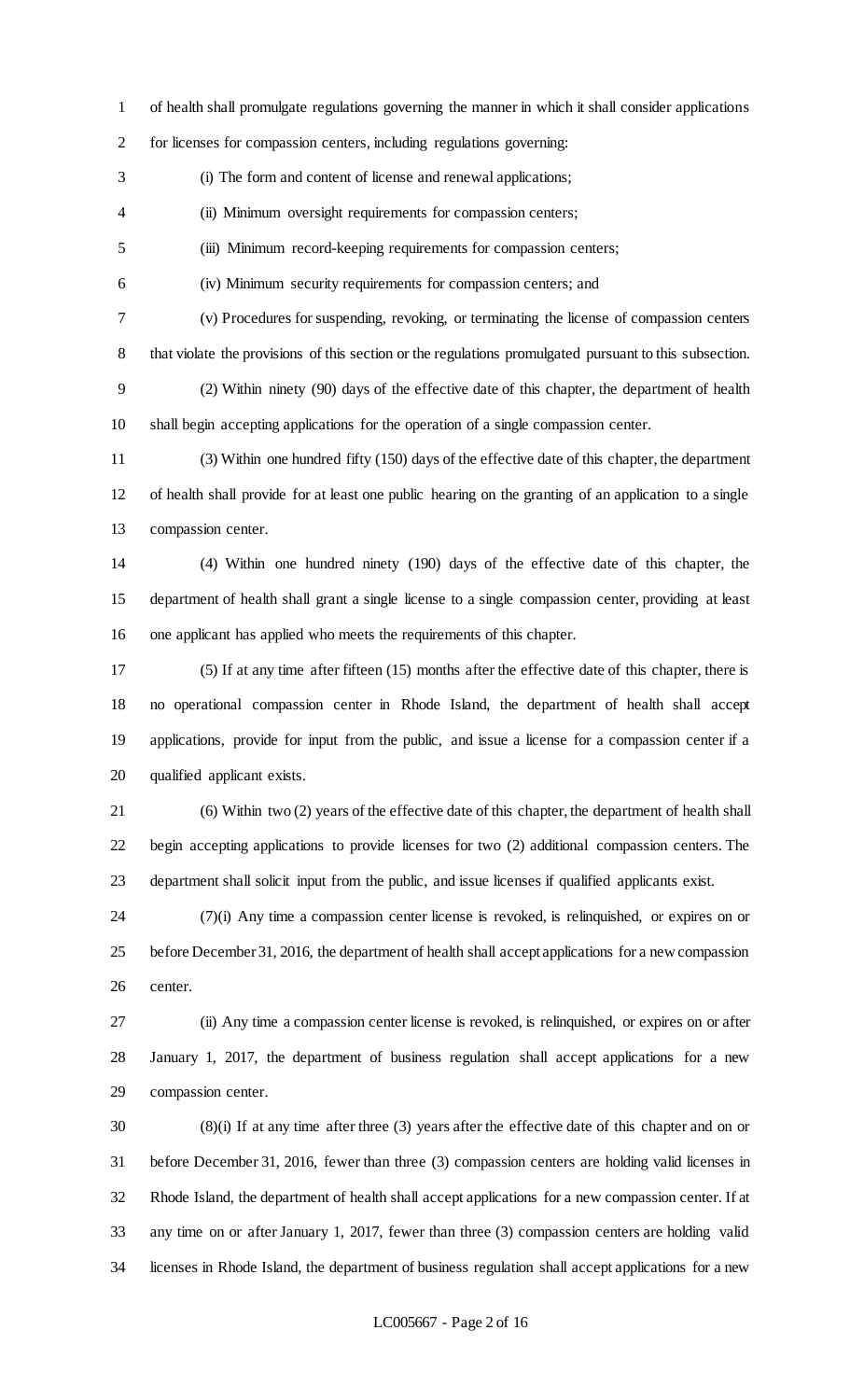compassion center. There shall be nine (9) compassion centers that may hold valid licenses at one time. If at any time on or after July 1, 2019, fewer than nine (9) compassion centers are holding valid licenses in Rhode Island, the department of business regulation shall accept applications for new compassion centers and shall continue the process until nine (9) licenses have been issued by the department of business regulation.

 (9) Any compassion center application selected for approval by the department of health on or before December 31, 2016, or selected for approval by the department of business regulation on or after January 1, 2017, shall remain in full force and effect, notwithstanding any provisions of this chapter to the contrary, and shall be subject to state law adopted herein and rules and regulations adopted by the departments of health and business regulation subsequent to passage of this legislation.

 (10) A licensed cultivator may apply for, and be issued, an available compassion center license, provided that the licensed cultivation premises is disclosed on the compassion center application as the permitted second location for growing medical marijuana in accordance with subsection (c)(i) of this section. If a licensed cultivator is issued an available compassion center license, their cultivation facility license will merge with and into their compassion center license in accordance with regulations promulgated by the department of business regulation. Once merged, the cultivation of medical marijuana may then be conducted under the compassion center license in accordance with this section and the cultivation license will be considered null and void and of no further force or effect.

(c) Compassion center and agent applications and license:

 (1) Each application for a compassion center shall be submitted in accordance with regulations promulgated by the department of business regulation and shall include, but not be limited to:

 (i) A non-refundable application fee paid to the department in the amount of ten thousand dollars (\$10,000);

 (ii) The proposed legal name and proposed articles of incorporation of the compassion center;

 (iii) The proposed physical address of the compassion center, if a precise address has been determined, or, if not, the general location where it would be located. This may include a second location for the cultivation of medical marijuana;

 (iv) A description of the enclosed, locked facility that would be used in the cultivation of medical marijuana;

(v) The name, address, and date of birth of each principal officer and board member of the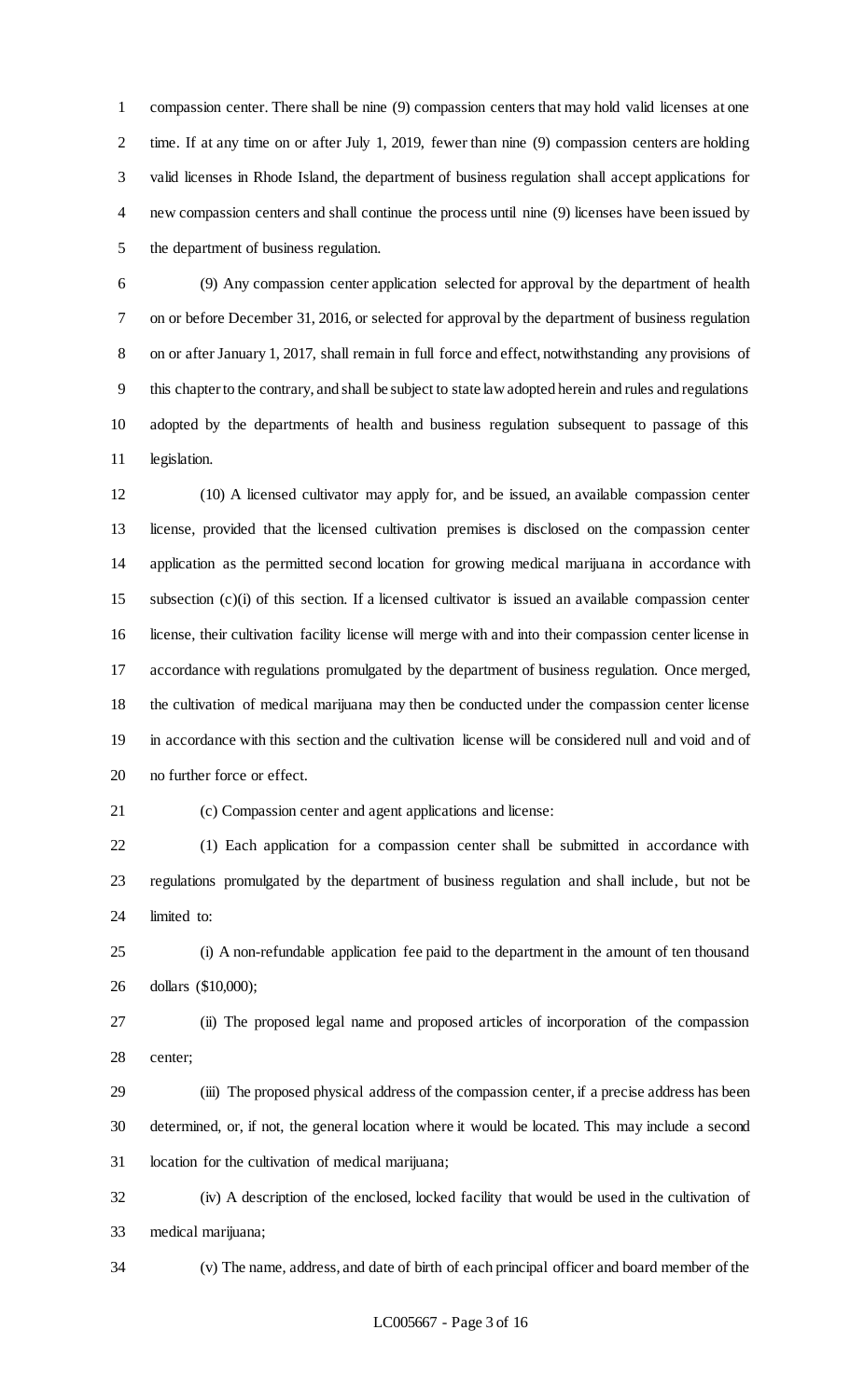compassion center;

 (vi) Proposed security and safety measures that shall include at least one security alarm system for each location, planned measures to deter and prevent the unauthorized entrance into areas containing marijuana and the theft of marijuana, as well as a draft, employee-instruction manual including security policies, safety and security procedures, personal safety, and crime-prevention techniques; and

(vii) Proposed procedures to ensure accurate record keeping.

 (2)(i) For applications submitted on or before December 31, 2016, any time one or more compassion center license applications are being considered, the department of health shall also allow for comment by the public and shall solicit input from registered qualifying patients, registered primary caregivers, and the towns or cities where the applicants would be located;

 (ii) For applications submitted on or after January 1, 2017, any time one or more compassion center license applications are being considered, the department of business regulation shall also allow for comment by the public and shall solicit input from registered qualifying patients, registered primary caregivers, and the towns or cities where the applicants would be located.

 (3) Each time a new compassion center license is issued, the decision shall be based upon the overall health needs of qualified patients and the safety of the public, including, but not limited to, the following factors:

(i) Convenience to patients from areas throughout the state of Rhode Island;

 (ii) The applicant's ability to provide a steady supply to the registered qualifying patients in the state;

(iii) The applicant's experience running a non-profit or business;

(iv) The interests of qualifying patients regarding which applicant be granted a license;

 (v) The interests of the city or town where the dispensary would be located taking into consideration need and population;

 (vi) Nothing herein shall prohibit more than one compassion center being geographically located in any city or town;

 (vii) The sufficiency of the applicant's plans for record keeping and security, which records shall be considered confidential healthcare information under Rhode Island law and are intended to be deemed protected healthcare information for purposes of the Federal Health Insurance Portability and Accountability Act of 1996, as amended; and

 (viii) The sufficiency of the applicant's plans for safety and security, including proposed location, security devices employed, and staffing.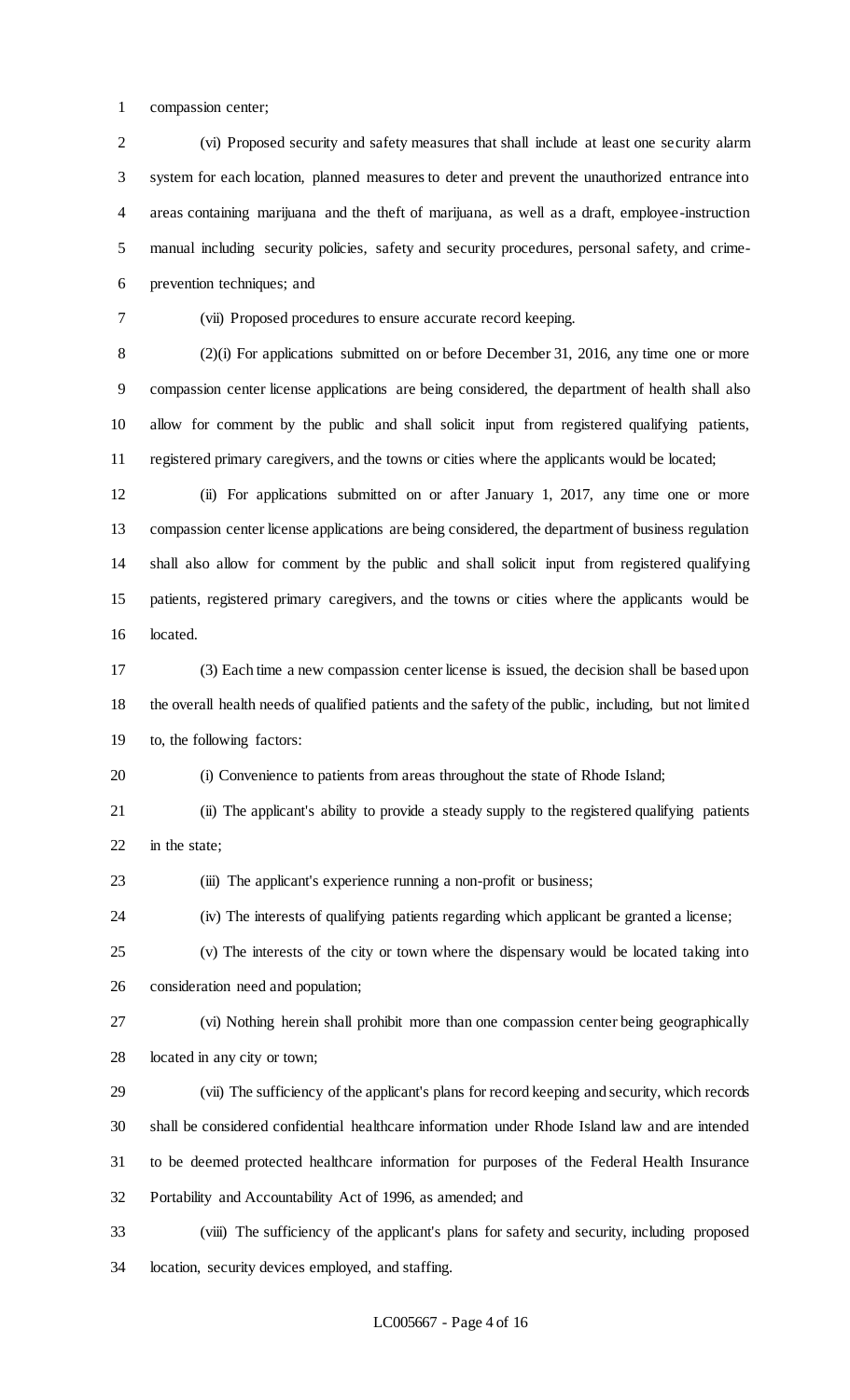(4) A compassion center approved by the department of health on or before December 31, 2016, shall submit the following to the department before it may begin operations: (i) A fee paid to the department in the amount of five thousand dollars (\$5,000); (ii) The legal name and articles of incorporation of the compassion center; (iii) The physical address of the compassion center; this may include a second address for the secure cultivation of marijuana; (iv) The name, address, and date of birth of each principal officer and board member of the compassion center; and (v) The name, address, and date of birth of any person who will be an agent of, employee, or volunteer of the compassion center at its inception. (5)(i) A compassion center approved or renewed by the department of business regulation on or after January 1, 2017, but before July 1, 2019, shall submit materials pursuant to regulations promulgated by the department of business regulation before it may begin operations: (A) A fee paid to the department in the amount of five thousand dollars (\$5,000); (B) The legal name and articles of incorporation of the compassion center; (C) The physical address of the compassion center; this may include a second address for the secure cultivation of medical marijuana; (D) The name, address, and date of birth of each principal officer and board member of the compassion center; (E) The name, address, and date of birth of any person who will be an agent, employee, or volunteer of the compassion center at its inception. (ii) A compassion center approved or renewed by the department of business regulation on or after July 1, 2019, shall submit materials pursuant to regulations promulgated by the department of business regulation before it may begin operations, which shall include but not be limited to: (A) A fee paid to the department in the amount of five hundred thousand dollars (\$500,000); (B) The legal name and articles of incorporation of the compassion center; (C) The physical address of the compassion center; this may include a second address for the secure cultivation of medical marijuana; (D) The name, address, and date of birth of each principal officer and board member of the compassion center, and any person who has a direct or indirect ownership interest in any marijuana establishment licensee, which ownership interest shall include, but not be limited to, any interests arising pursuant to the use of shared management companies, management agreements or other agreements that afford third-party management or operational control, or other familial or business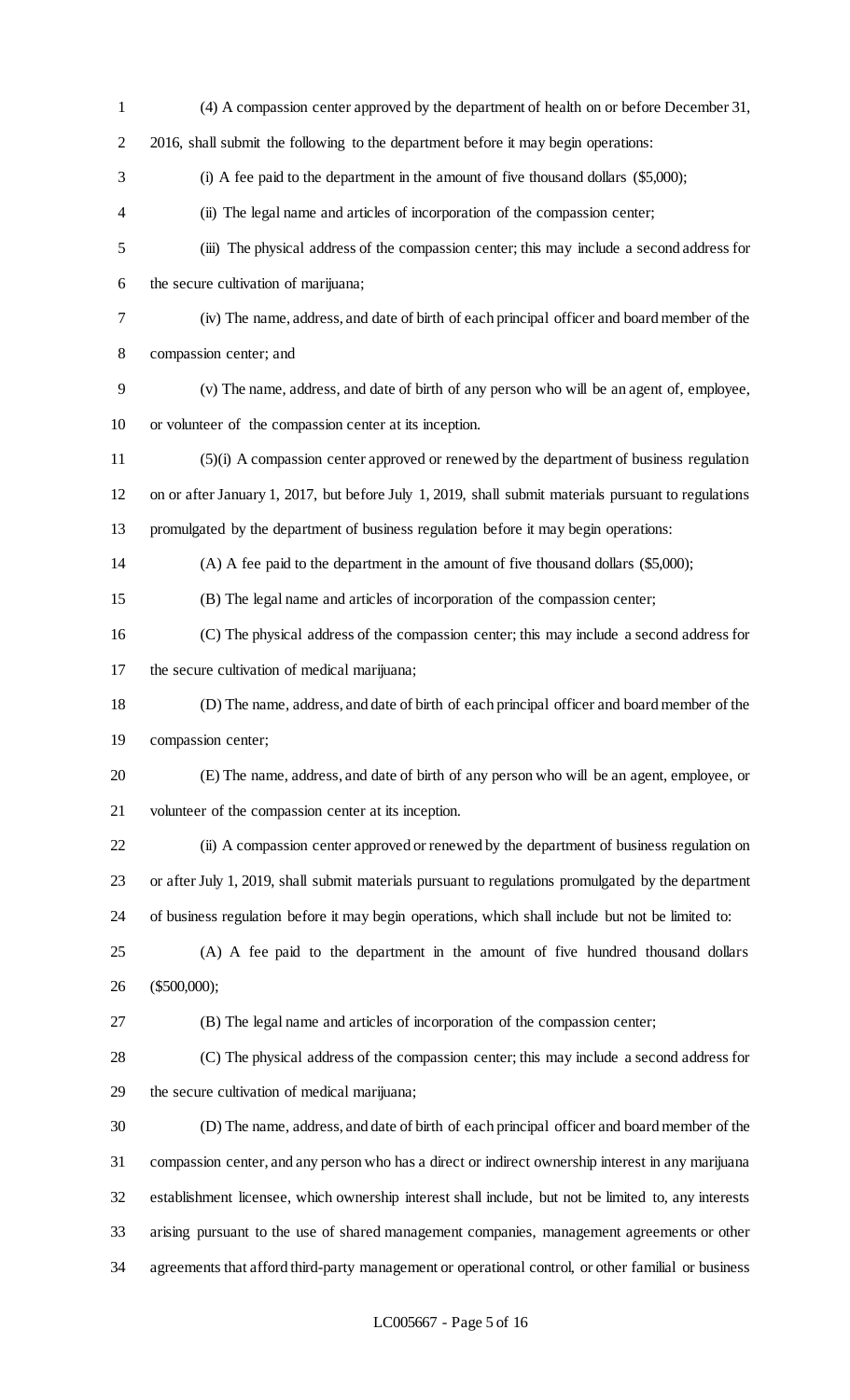relationships between compassion center or cultivator owners, members, officers, directors, managers, investors, agents, or key persons that effect dual license interests as determined by the department of business regulation;

 (E) The name, address, and date of birth of any person who will be an agent, employee, or volunteer of the compassion center at its inception.

6 (6) Except as provided in subsection  $(c)(7)$  of this section, the department of health or the department of business regulation shall issue each principal officer, board member, agent, volunteer, and employee of a compassion center a registry identification card or renewal card after receipt of the person's name, address, date of birth; a fee in an amount established by the department of health or the department of business regulation; and, except in the case of an employee, notification to the department of health or the department of business regulation by the department of public safety division of state police, attorney general's office, or local law enforcement that the registry identification card applicant has not been convicted of a felony drug offense or has not entered a plea of nolo contendere for a felony drug offense and received a sentence of probation. Each card shall specify that the cardholder is a principal officer, board member, agent, volunteer, or employee of a compassion center and shall contain the following:

 (i) The name, address, and date of birth of the principal officer, board member, agent, volunteer, or employee;

 (ii) The legal name of the compassion center to which the principal officer, board member, agent, volunteer, or employee is affiliated;

(iii) A random identification number that is unique to the cardholder;

(iv) The date of issuance and expiration date of the registry identification card; and

 (v) A photograph, if the department of health or the department of business regulation decides to require one.

 (7) Except as provided in this subsection, neither the department of health nor the department of business regulation shall issue a registry identification card to any principal officer, board member, or agent, of a compassion center who has been convicted of a felony drug offense or has entered a plea of nolo contendere for a felony drug offense and received a sentence of probation. If a registry identification card is denied, the compassion center will be notified in writing of the purpose for denying the registry identification card. A registry identification card may be granted if the offense was for conduct that occurred prior to the enactment of the Edward O. Hawkins and Thomas C. Slater medical marijuana act or that was prosecuted by an authority other than the state of Rhode Island and for which the Edward O. Hawkins and Thomas C. Slater medical marijuana act would otherwise have prevented a conviction.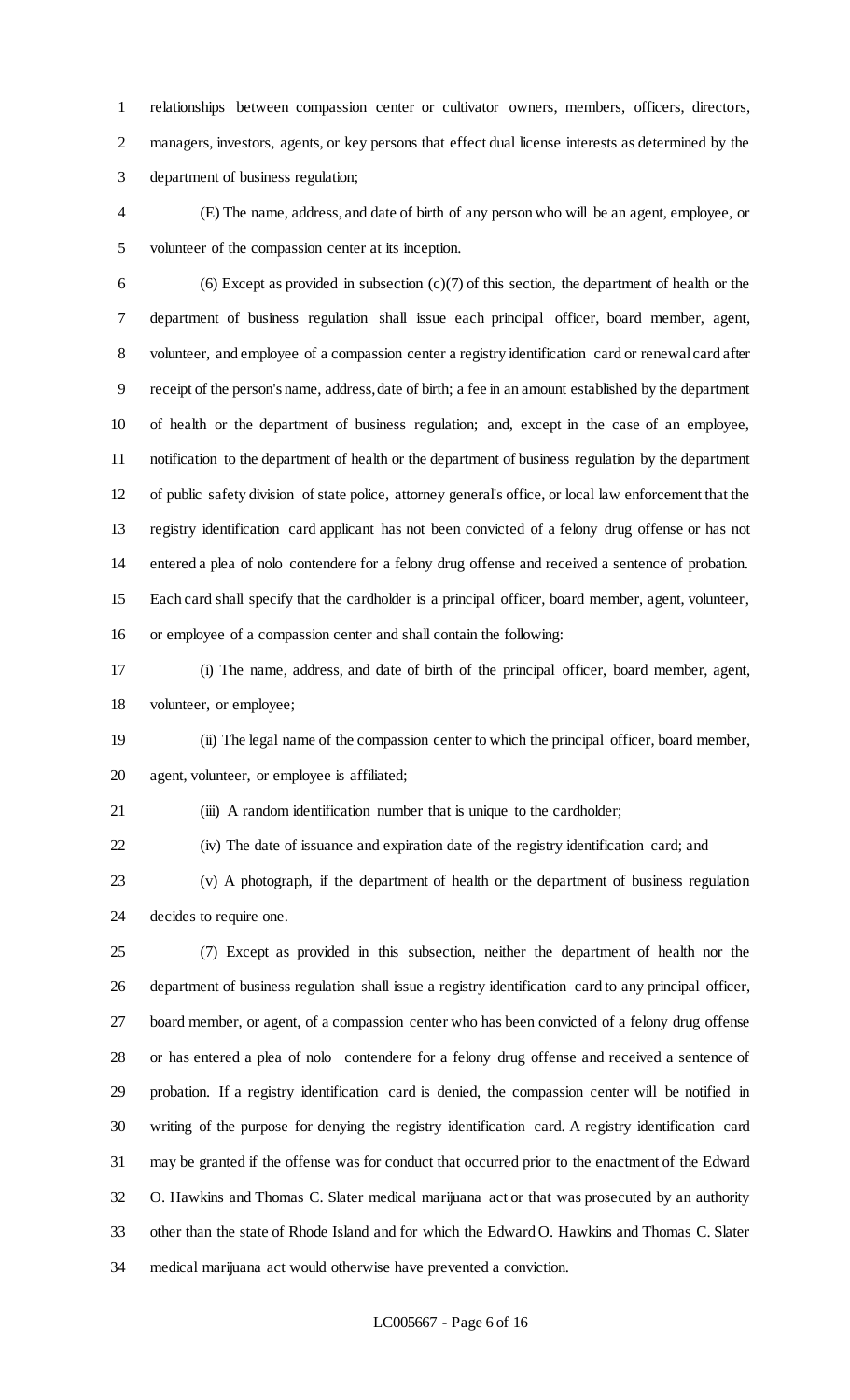(i) All registry identification card applicants shall apply to the department of public safety division of state police, the attorney general's office, or local law enforcement for a national criminal identification records check that shall include fingerprints submitted to the federal bureau of investigation. Upon the discovery of a felony drug offense conviction or a plea of nolo contendere for a felony drug offense with a sentence of probation, and in accordance with the rules promulgated by the department of health and the department of business regulation, the department of public safety division of state police, the attorney general's office, or local law enforcement shall inform the applicant, in writing, of the nature of the felony and the department of public safety division of state police shall notify the department of health or the department of business regulation, in writing, without disclosing the nature of the felony, that a felony drug offense conviction or a plea of nolo contendere for a felony drug offense with probation has been found.

 (ii) In those situations in which no felony drug offense conviction or plea of nolo contendere for a felony drug offense with probation has been found, the department of public safety division of state police, the attorney general's office, or local law enforcement shall inform the applicant and the department of health or the department of business regulation, in writing, of this fact.

 (iii) All registry identification card applicants, except for employees with no ownership, equity, financial interest, or managing control of a marijuana establishment license, shall be responsible for any expense associated with the criminal background check with fingerprints.

 (8) A registry identification card of a principal officer, board member, agent, volunteer, employee, or any other designation required by the department of business regulation shall expire one year after its issuance, or upon the expiration of the licensed organization's license, or upon the termination of the principal officer, board member, agent, volunteer, or employee's relationship with the compassion center, whichever occurs first.

 (9) A compassion center cardholder shall notify and request approval from the department of business regulation of any change in his or her name or address within ten (10) days of the change. A compassion center cardholder who fails to notify the department of business regulation of any of these changes is responsible for a civil infraction, punishable by a fine of no more than one hundred fifty dollars (\$150).

 (10) When a compassion center cardholder notifies the department of health or the department of business regulation of any changes listed in this subsection, the department shall issue the cardholder a new registry identification card within ten (10) days of receiving the updated information and a ten-dollar (\$10.00) fee.

(11) If a compassion center cardholder loses his or her registry identification card, he or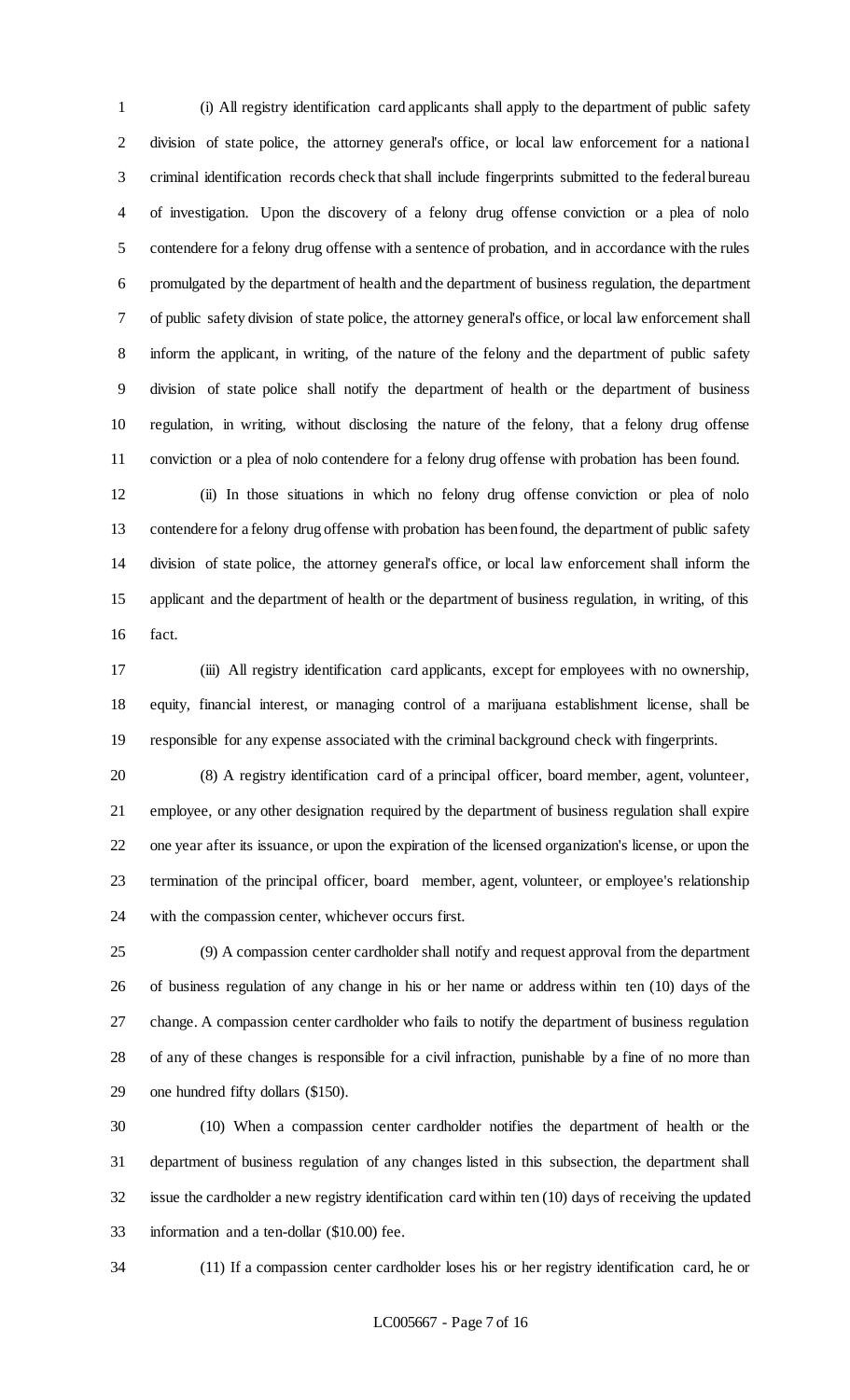she shall notify the department of health or the department of business regulation and submit a ten-2 dollar (\$10.00) fee within ten (10) days of losing the card. Within five (5) days, the department shall issue a new registry identification card with new random identification number.

 (12) On or before December 31, 2016, a compassion center cardholder shall notify the department of health of any disqualifying criminal convictions as defined in subsection (c)(7) of this section. The department of health may choose to suspend and/or revoke his or her registry identification card after the notification.

 (13) On or after January 1, 2017, a compassion center cardholder shall notify the department of business regulation of any disqualifying criminal convictions as defined in subsection (c)(7) of this section. The department of business regulation may choose to suspend and/or revoke his or her registry identification card after the notification.

 (14) If a compassion center cardholder violates any provision of this chapter or regulations promulgated hereunder as determined by the departments of health and business regulation, his or her registry identification card may be suspended and/or revoked.

(d) Expiration or termination of compassion center:

 (1) On or before December 31, 2016, a compassion center's license shall expire two (2) years after its license is issued. On or after January 1, 2017, a compassion center's license shall expire one year after its license is issued. The compassion center may submit a renewal application beginning sixty (60) days prior to the expiration of its license.

 (2) The department of health or the department of business regulation shall grant a compassion center's renewal application within thirty (30) days of its submission if the following conditions are all satisfied:

 (i) The compassion center submits the materials required under subsections (c)(4) and (c)(5) of this section, including a five-hundred-thousand-dollar (\$500,000) fee;

 (ii) The compassion center's license has never been suspended for violations of this chapter or regulations issued pursuant to this chapter; and

 (iii) The department of business regulation finds that the compassion center is adequately providing patients with access to medical marijuana at reasonable rates.

 (3) If the department of health or the department of business regulation determines that any 30 of the conditions listed in subsections  $(d)(2)(i) - (iii)$  of this section have not been met, the department may begin an open application process for the operation of a compassion center. In granting a new license, the department of health or the department of business regulation shall consider factors listed in subsection (c)(3) of this section.

(4) The department of business regulation shall issue a compassion center one or more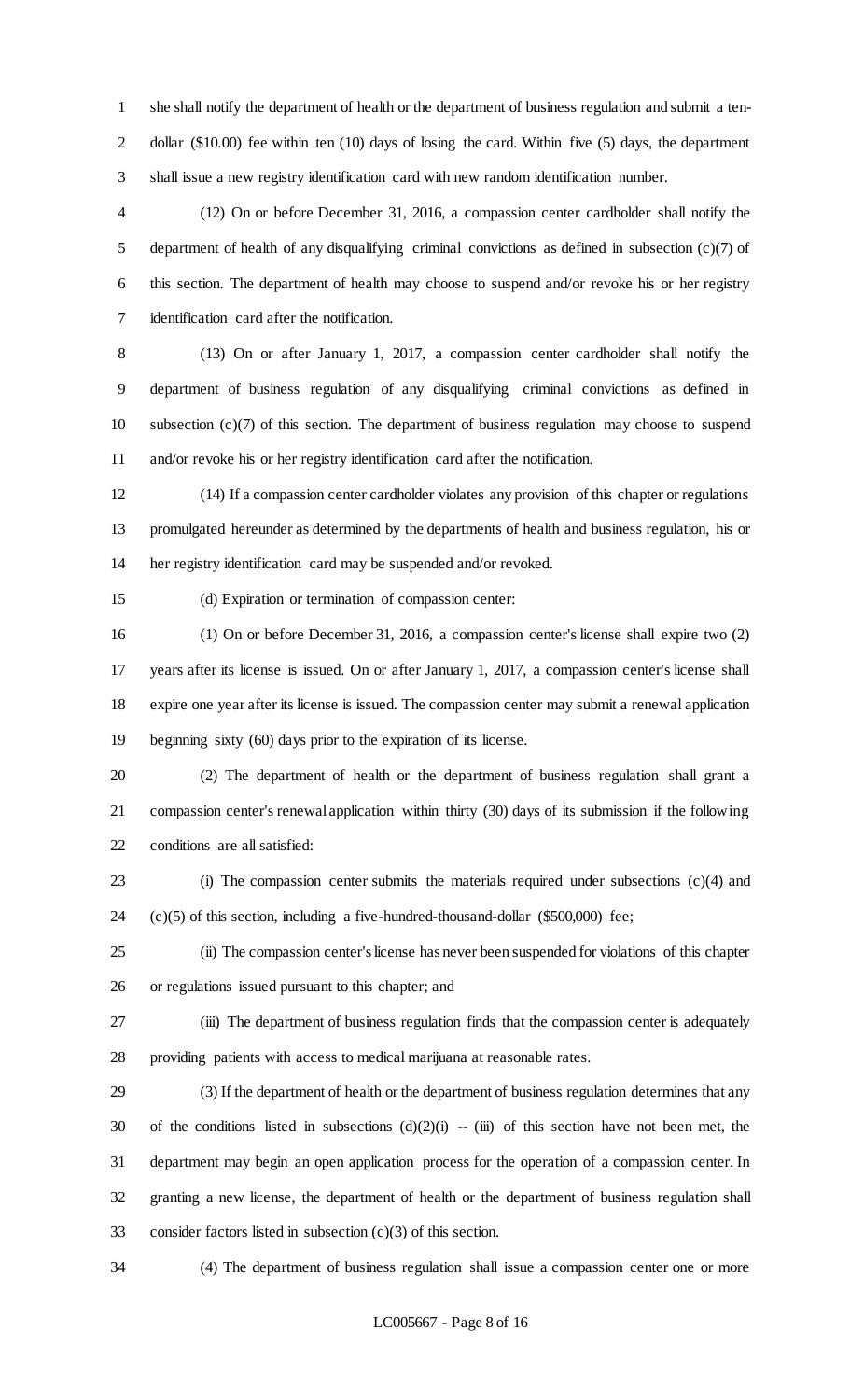- thirty-day (30) temporary licenses after that compassion center's license would otherwise expire if the following conditions are all satisfied:
- (i) The compassion center previously applied for a renewal, but the department had not yet come to a decision;
- (ii) The compassion center requested a temporary license; and
- (iii) The compassion center has not had its license suspended or revoked due to violations of this chapter or regulations issued pursuant to this chapter.
- (5) A compassion center's license shall be denied, suspended, or subject to revocation if the compassion center:
- (i) Possesses an amount of marijuana exceeding the limits established by this chapter;
- (ii) Is in violation of the laws of this state;
- 12 (iii) Is in violation of other departmental regulations;
- (iv) Employs or enters into a business relationship with a medical practitioner who provides written certification of a qualifying patient's medical condition; or

 (v) If any compassion center owner, member, officer, director, manager, investor, agent, or key person as defined in regulations promulgated by the department of business regulation, has any interest, direct or indirect, in another compassion center or another licensed cultivator, except as permitted in subsection (b)(10) of this section. Prohibited interests shall also include interests arising pursuant to the use of shared management companies, management agreements, or other agreements that afford third-party management or operational control, or other familial or business relationships between compassion center or cultivator owners, members, officers, directors, managers, investors, agents, or key persons that effect dual license interests as determined by the department of business regulation.

 (e) Inspection. Compassion centers are subject to reasonable inspection by the department of health, division of facilities regulation, and the department of business regulation. During an inspection, the departments may review the compassion center's confidential records, including its dispensing records, which shall track transactions according to qualifying patients' registry identification numbers to protect their confidentiality.

(f) Compassion center requirements:

 (1) A compassion center shall be operated on a not-for-profit basis for the mutual benefit of its patients. A compassion center need not be recognized as a tax-exempt organization by the Internal Revenue Service. A compassion center shall be subject to regulations promulgated by the department of business regulation for general operations and record keeping, which shall include, but not be limited to: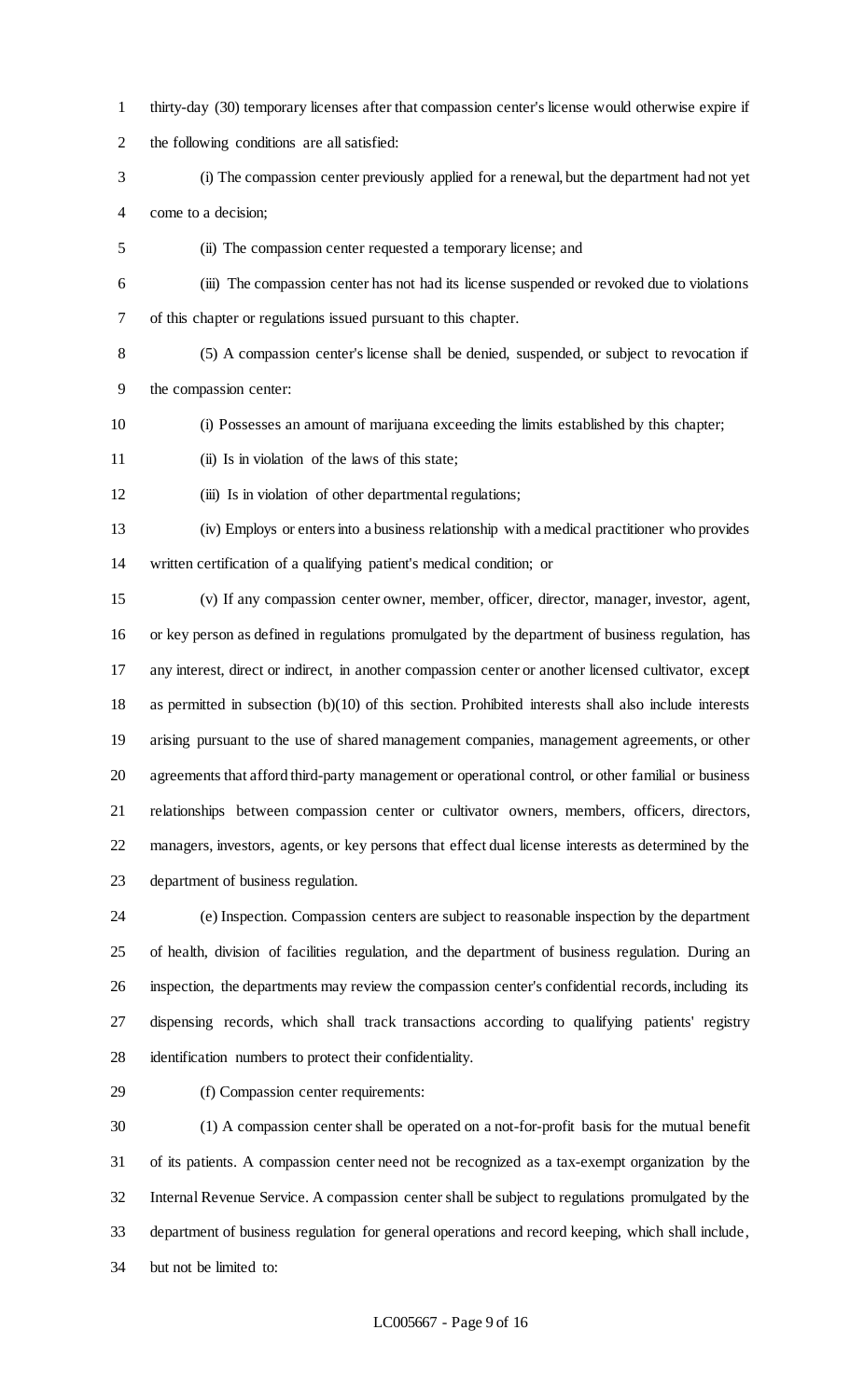- (i) Minimum security and surveillance requirements;
- 2 (ii) Minimum requirements for workplace safety and sanitation;
- (iii) Minimum requirements for product safety and testing;
- (iv) Minimum requirements for inventory tracking and monitoring;
- (v) Minimum requirements for the secure transport and transfer of medical marijuana;
- (vi) Minimum requirements to address odor mitigation;
- (vii) Minimum requirements for product packaging and labeling;
- 

(viii) Minimum requirements and prohibitions for advertising;

 (ix) Minimum requirements for the testing and destruction of marijuana. Wherever destruction of medical marijuana and medical marijuana product is required to bring a person or entity into compliance with any provision of this chapter, any rule or regulation promulgate d thereunder, or any administrative order issued in accordance therewith, the director of the department of business regulation may designate his or her employees or agents to facilitate the destruction;

 (x) A requirement that if a compassion center violates this chapter, or any regulation thereunder, and the department of business regulation determines that violation does not pose an immediate threat to public health or public safety, the compassion center shall pay to the department of business regulation a fine of no less than five-hundred dollars (\$500); and

 (xi) A requirement that if a compassion center violates this chapter, or any regulation promulgated hereunder, and the department of business regulation determines that the violation poses an immediate threat to public health or public safety, the compassion center shall pay to the department of business regulation a fine of no less than two thousand dollars (\$2,000) and the department shall be entitled to pursue any other enforcement action provided for under this chapter and the regulations.

 (2) A compassion center may not be located within one thousand feet (1,000') of the property line of a preexisting public or private school.

 (3) On or before December 31, 2016, a compassion center shall notify the department of health within ten (10) days of when a principal officer, board member, agent, volunteer, or employee ceases to work at the compassion center. On or after January 1, 2017, a compassion center shall notify the department of business regulation within ten (10) days of when a principal officer, board member, agent, volunteer, or employee ceases to work at the compassion center. His or her card shall be deemed null and void and the person shall be liable for any penalties that may apply to any nonmedical possession or use of marijuana by the person.

(4)(i) On or before December 31, 2016, a compassion center shall notify the department of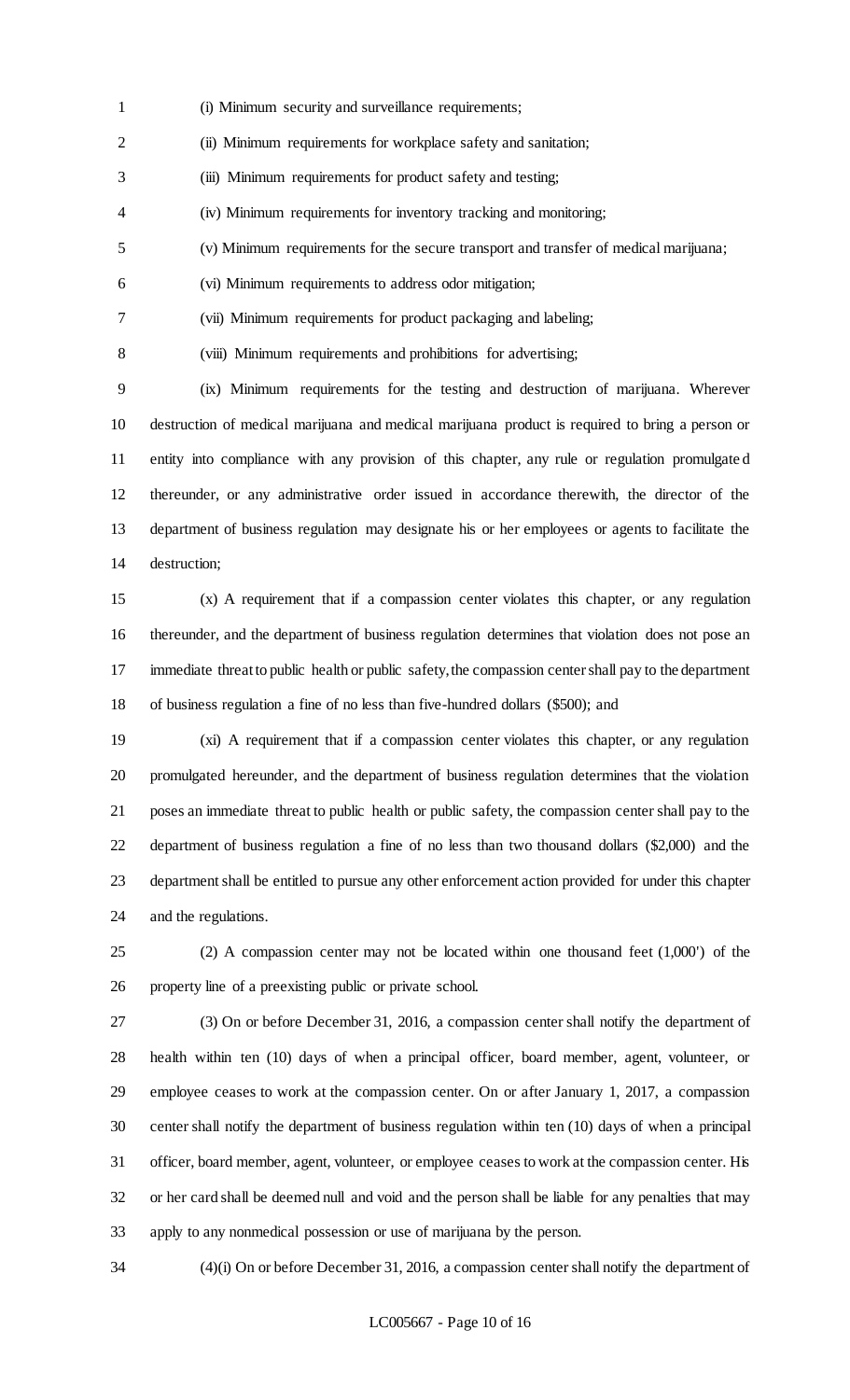health in writing of the name, address, and date of birth of any new principal officer, board member, agent, volunteer, or employee and shall submit a fee in an amount established by the department for a new registry identification card before that person begins his or her relationship with the compassion center;

 (ii) On or after January 1, 2017, a compassion center shall notify the department of business regulation, in writing, of the name, address, and date of birth of any new principal officer, board member, agent, volunteer, or employee and shall submit a fee in an amount established by the department of business regulation for a new registry identification card before that person begins his or her relationship with the compassion center;

 (5) A compassion center shall implement appropriate security measures to deter and prevent the unauthorized entrance into areas containing marijuana and the theft of marijuana and shall ensure that each location has an operational security alarm system. Each compassion center shall request that the department of public safety division of state police visit the compassion center to inspect the security of the facility and make any recommendations regarding the security of the facility and its personnel within ten (10) days prior to the initial opening of each compassion center. The recommendations shall not be binding upon any compassion center, nor shall the lack of implementation of the recommendations delay or prevent the opening or operation of any center. If the department of public safety division of state police does not inspect the compassion center within the ten-day (10) period, there shall be no delay in the compassion center's opening.

 (6) The operating documents of a compassion center shall include procedures for the oversight of the compassion center and procedures to ensure accurate record keeping.

 (7) A compassion center is prohibited from acquiring, possessing, cultivating, manufacturing, delivering, transferring, transporting, supplying, or dispensing marijuana for any purpose except to assist patient cardholders with the medical use of marijuana directly or through the qualifying patient's primary caregiver or authorized purchaser.

 (8) All principal officers and board members of a compassion center must be residents of the state of Rhode Island.

 (9) Each time a new, registered, qualifying patient visits a compassion center, it shall provide the patient with a frequently-asked-questions sheet, designed by the department, that explains the limitations on the right to use medical marijuana under state law.

 (10) Effective July 1, 2017, each compassion center shall be subject to any regulations promulgated by the departments of health and business regulation that specify how marijuana must be tested for items, included but not limited to, cannabinoid profile and contaminants.

(11) Effective January 1, 2017, each compassion center shall be subject to any product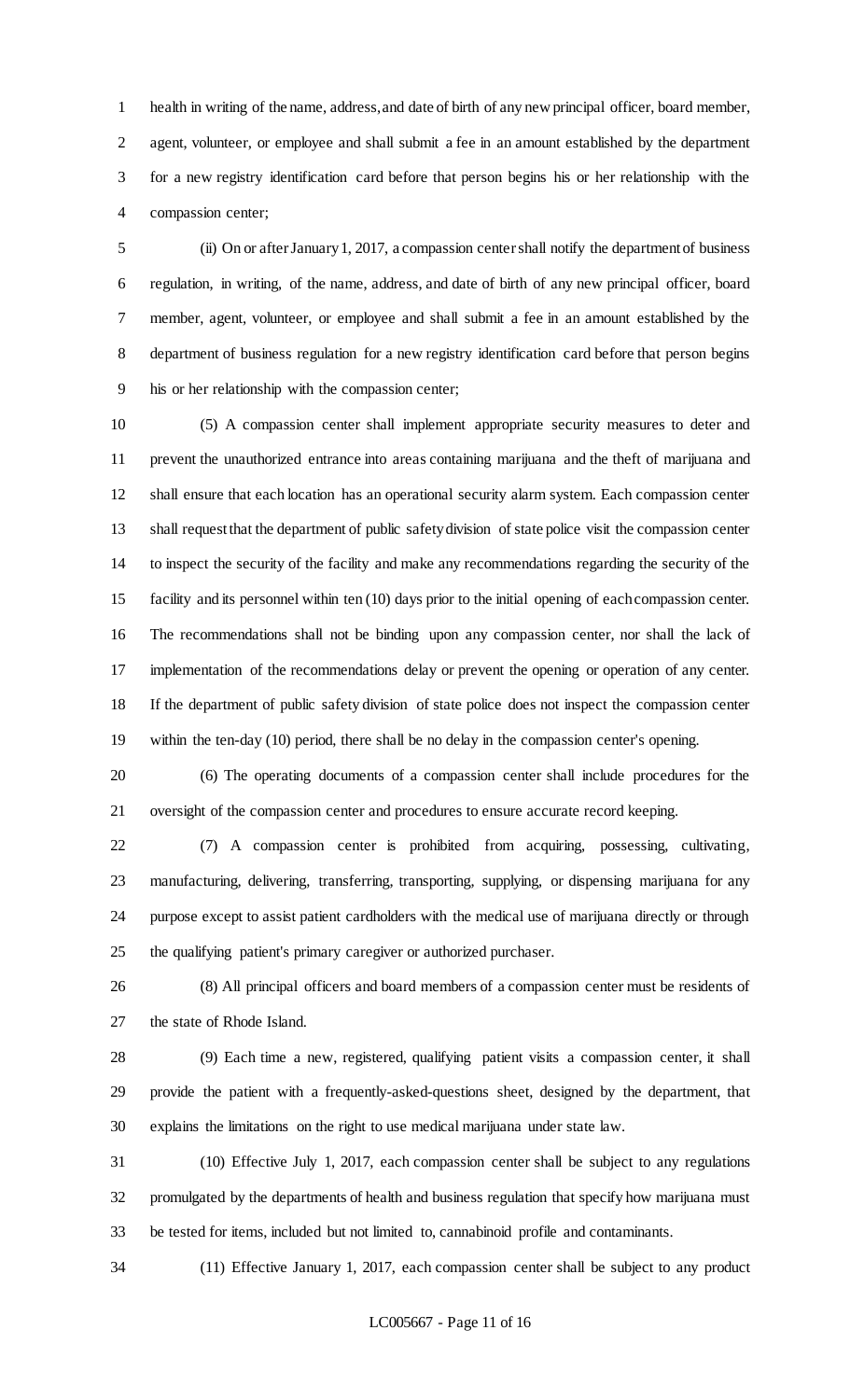labeling requirements promulgated by the department of business regulation.

 (12) Each compassion center shall develop, implement, and maintain on the premises employee, volunteer, and agent policies and procedures to address the following requirements:

 (i) A job description or employment contract developed for all employees and agents, and a volunteer agreement for all volunteers, that includes duties, authority, responsibilities, qualifications, and supervision; and

(ii) Training in, and adherence to, state confidentiality laws.

 (13) Each compassion center shall maintain a personnel record for each employee, agent, and volunteer that includes an application and a record of any disciplinary action taken.

 (14) Each compassion center shall develop, implement, and maintain on the premises an on-site training curriculum, or enter into contractual relationships with outside resources capable of meeting employee training needs, that includes, but is not limited to, the following topics:

(i) Professional conduct, ethics, and patient confidentiality; and

(ii) Informational developments in the field of medical use of marijuana.

 (15) Each compassion center entity shall provide each employee, agent, and volunteer, at the time of his or her initial appointment, training in the following:

(i) The proper use of security measures and controls that have been adopted; and

 (ii) Specific procedural instructions on how to respond to an emergency, including robbery or violent accident.

 (16) All compassion centers shall prepare training documentation for each employee and volunteer and have employees and volunteers sign a statement indicating the date, time, and place the employee and volunteer received the training and topics discussed, to include name and title of presenters. The compassion center shall maintain documentation of an employee's and a volunteer's training for a period of at least six (6) months after termination of an employee's employment or the volunteer's volunteering.

(g) Maximum amount of usable marijuana to be dispensed:

 (1) A compassion center or principal officer, board member, agent, volunteer, or employee of a compassion center may not dispense more than two and one-half ounces (2.5 oz.) of usable marijuana, or its equivalent, to a qualifying patient directly or through a qualifying patient's primary caregiver or authorized purchaser during a fifteen-day (15) period.

 (2) A compassion center or principal officer, board member, agent, volunteer, or employee of a compassion center may not dispense an amount of usable marijuana, or its equivalent, to a patient cardholder, qualifying patient, a qualifying patient's primary caregiver, or a qualifying patient's authorized purchaser that the compassion center, principal officer, board member, agent,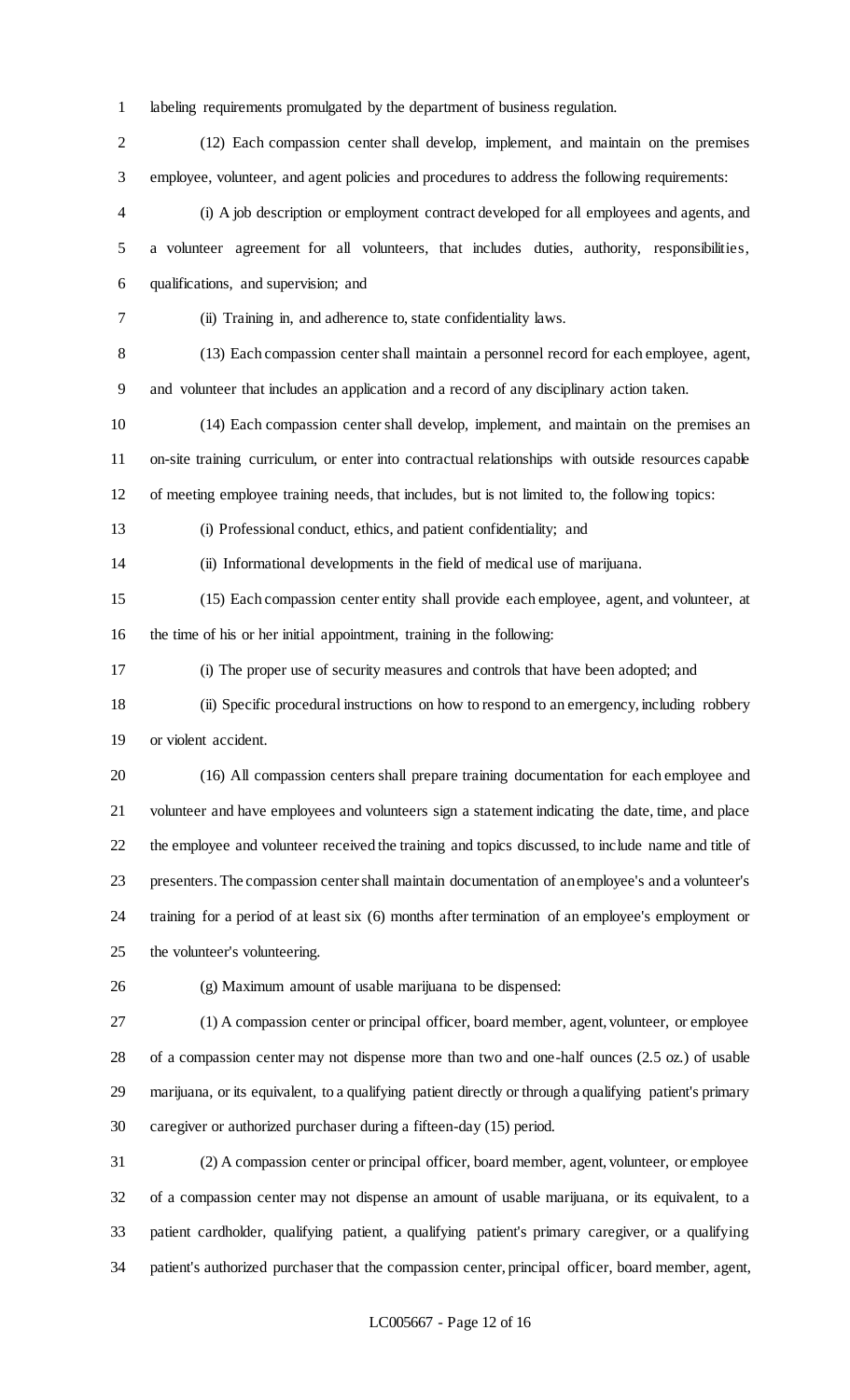volunteer, or employee knows would cause the recipient to possess more marijuana than is permitted under the Edward O. Hawkins and Thomas C. Slater medical marijuana act.

 (3) Compassion centers shall utilize a database administered by the departments of health and business regulation. The database shall contain all compassion centers' transactions according to qualifying patients', authorized purchasers', and primary caregivers' registry identification numbers to protect the confidentiality of patient personal and medical information. Compassion centers will not have access to any applications or supporting information submitted by qualifying patients, authorized purchasers or primary caregivers. Before dispensing marijuana to any patient or authorized purchaser, the compassion center must utilize the database to ensure that a qualifying patient is not dispensed more than two and one-half ounces (2.5 oz.) of usable marijuana or its equivalent directly or through the qualifying patient's primary caregiver or authorized purchaser during a fifteen-day (15) period.

(h) Immunity:

 (1) No licensed compassion center shall be subject to prosecution; search, except by the departments pursuant to subsection (e) of this section; seizure; or penalty in any manner, or denied any right or privilege, including, but not limited to, civil penalty or disciplinary action by a business, occupational, or professional licensing board or entity, solely for acting in accordance with this section to assist registered qualifying patients.

 (2) No licensed compassion center shall be subject to prosecution, seizure, or penalty in any manner, or denied any right or privilege, including, but not limited to, civil penalty or disciplinary action, by a business, occupational, or professional licensing board or entity, for selling, giving, or distributing marijuana in whatever form, and within the limits established by, the department of health or the department of business regulation to another registered compassion center.

 (3) No principal officers, board members, agents, volunteers, or employees of a registered compassion center shall be subject to arrest, prosecution, search, seizure, or penalty in any manner, or denied any right or privilege, including, but not limited to, civil penalty or disciplinary action by a business, occupational, or professional licensing board or entity, solely for working for or with a compassion center to engage in acts permitted by this section.

 (4) No state employee shall be subject to arrest, prosecution or penalty in any manner, or denied any right or privilege, including, but not limited to, civil penalty, disciplinary action, termination, or loss of employee or pension benefits, for any and all conduct that occurs within the scope of his or her employment regarding the administration, execution and/or enforcement of this act, and the provisions of §§ 9-31-8 and 9-31-9 shall be applicable to this section.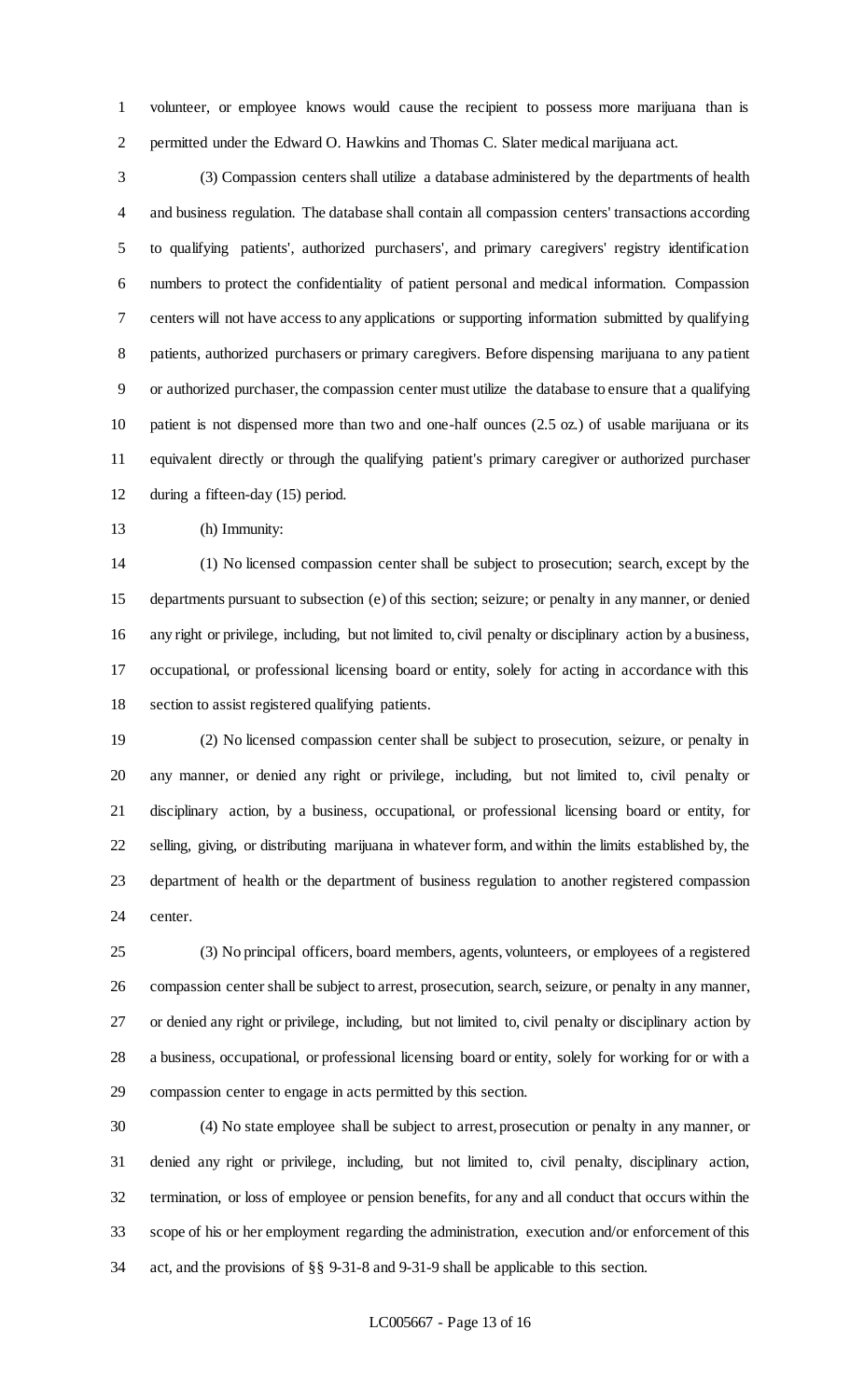- (i) Prohibitions:
- (1) A compassion center must limit its inventory of seedlings, plants, and marijuana to reflect the projected needs of qualifying patients;

 (2) A compassion center may not dispense, deliver, or otherwise transfer marijuana to a person other than a patient cardholder or to a qualified patient's primary caregiver or authorized purchaser;

- (3) A compassion center may not procure, purchase, transfer, or sell marijuana to or from any entity other than a marijuana establishment licensee in accordance with the provisions of this chapter;
- 10 (4) A person found to have violated subsection  $(h)(2)$  or  $(h)(3)$  of this section may not be an employee, agent, volunteer, principal officer, or board member of any compassion center;

 (5) An employee, agent, volunteer, principal officer or board member of any compassion center found in violation of subsection (h)(2) or (h)(3) of this section shall have his or her registry identification revoked immediately; and

 (6) No person who has been convicted of a felony drug offense or has entered a plea of nolo contendere for a felony drug offense with a sentence of probation may be the principal officer, board member, or agent of a compassion center unless the department has determined that the person's conviction was for the medical use of marijuana or assisting with the medical use of marijuana in accordance with the terms and conditions of this chapter. A person who is employed by or is an agent, volunteer, principal officer, or board member of a compassion center in violation of this section is guilty of a civil violation punishable by a fine of up to one thousand dollars (\$1,000). A subsequent violation of this section is a misdemeanor.

(j) Legislative oversight committee:

 (1) The general assembly shall appoint a nine-member (9) oversight committee comprised of: one member of the house of representatives; one member of the senate; one physician to be selected from a list provided by the Rhode Island medical society; one nurse to be selected from a list provided by the Rhode Island state nurses association; two (2) registered qualifying patients; one registered primary caregiver; one patient advocate to be selected from a list provided by the Rhode Island patient advocacy coalition; and the superintendent of the department of public safety, or his/her designee.

 (2) The oversight committee shall meet at least six (6) times per year for the purpose of evaluating and making recommendations to the general assembly regarding:

- (i) Patients' access to medical marijuana;
- (ii) Efficacy of compassion centers;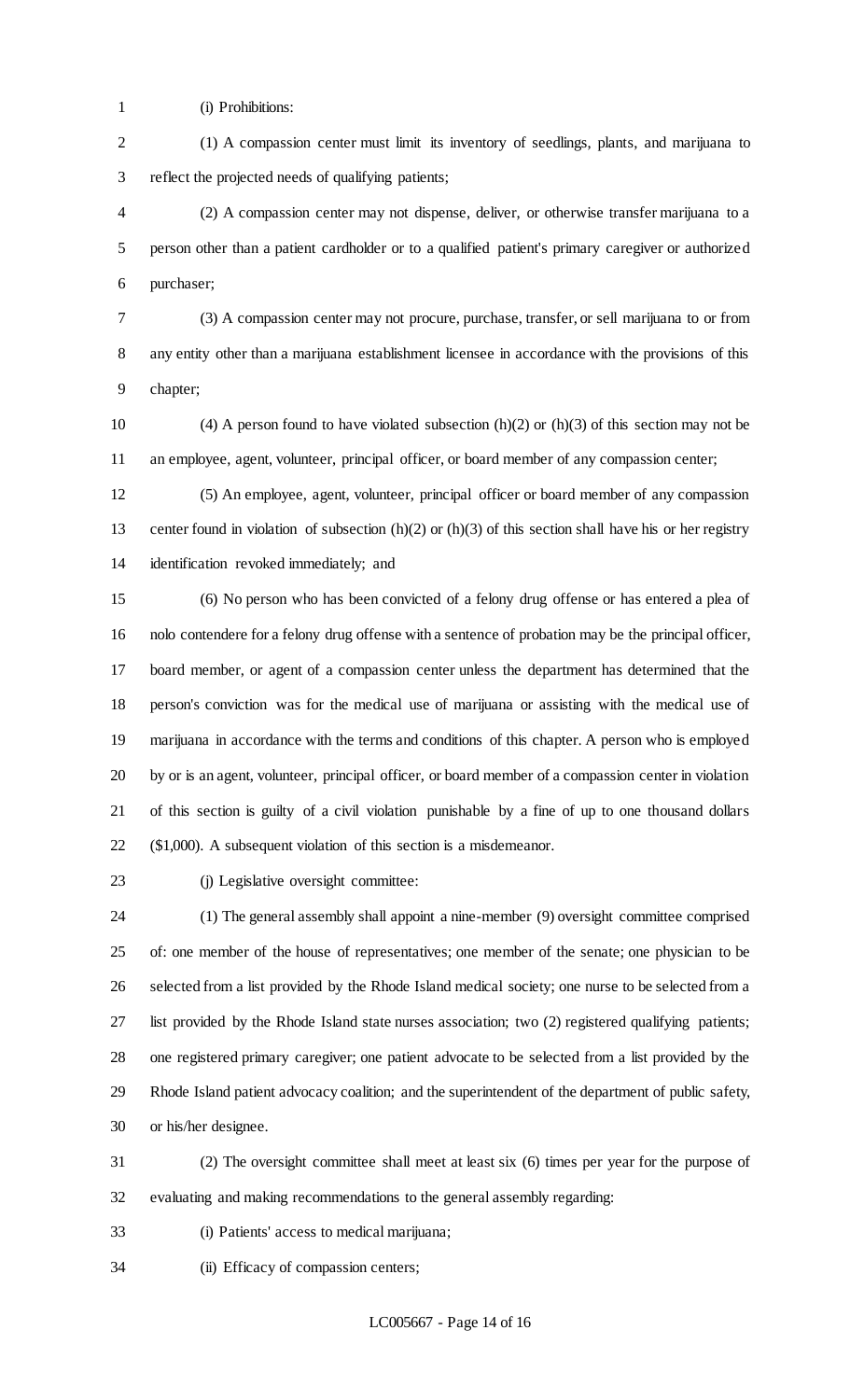- (iii) Physician participation in the Medical Marijuana Program;
- (iv) The definition of qualifying medical condition; and
- (v) Research studies regarding health effects of medical marijuana for patients.
- (3) On or before January 1 of every even numbered year, the oversight committee shall
- report to the general assembly on its findings.
- (k) License required. No person or entity shall engage in activities described in this section
- without a compassion center license issued by the department of business regulation.
- SECTION 2. This act shall take effect upon passage.

LC005667 ========

 $=$